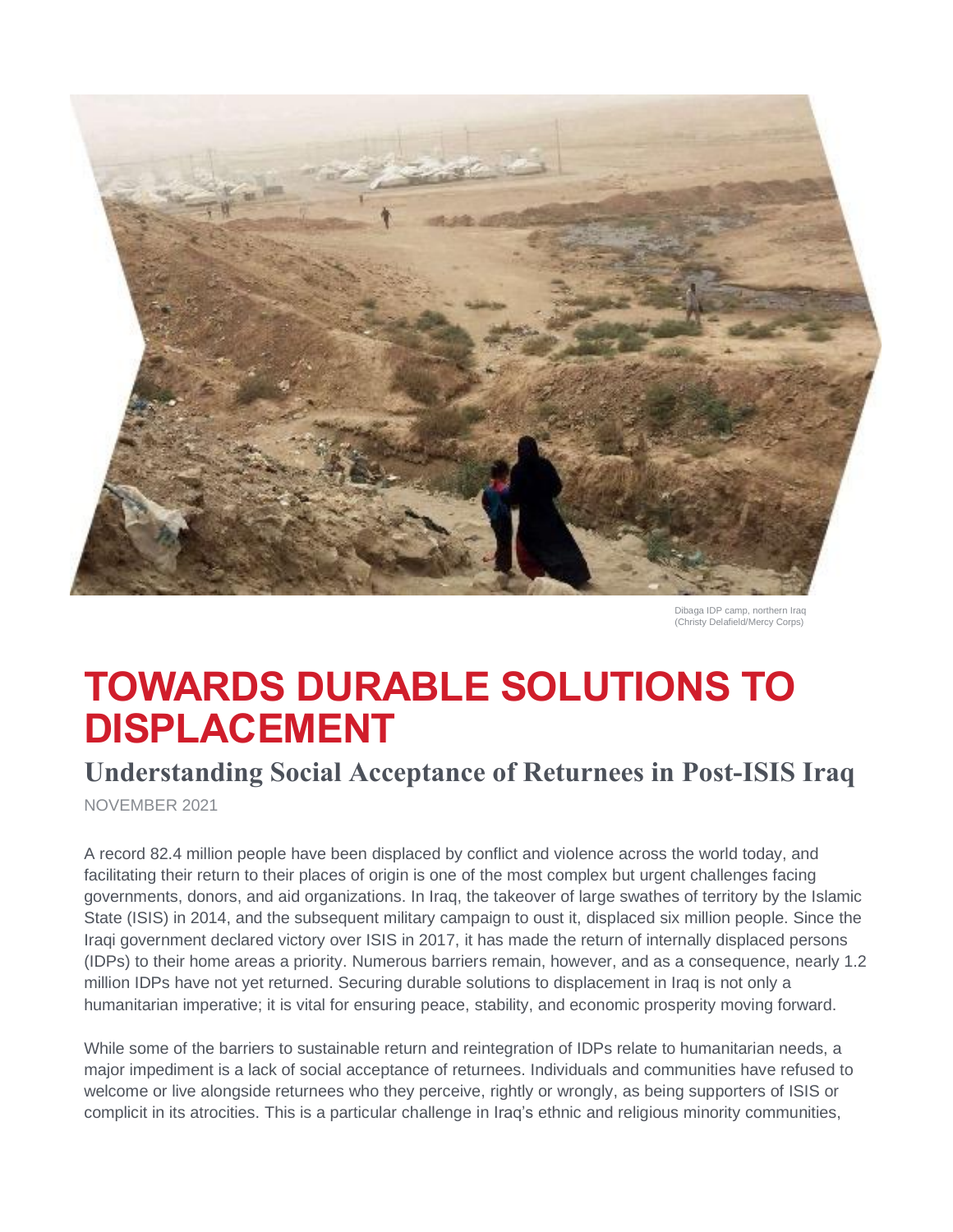which were systematically persecuted by ISIS in the areas it controlled. Members of the Yazidi minority – who have faced discrimination and marginalization throughout Iraq's history – were especially targeted. Under ISIS, the Yazidis endured a campaign of mass killing, forced conversion, and sexual slavery that is widely recognized as genocide. Many now resist the return of Sunni Arab residents whom they may hold responsible for ISIS's crimes. Ending displacement will therefore require not only rehabilitating infrastructure, services, and livelihoods. It will also require repairing the social fabric within and between communities.

These issues threaten to prolong Iraq's displacement crisis, deny survivors of violence the support they need, exacerbate intergroup tensions, and trigger revenge attacks and further fighting. Understanding the factors that drive social acceptance of returnees – particularly within persecuted communities – is therefore crucial not only for policy and program interventions that aim to end displacement, but also those seeking to build social cohesion, promote reconciliation, and prevent future conflict in Iraq. To this end, Mercy Corps conducted a survey of more than 500 Yazidi households in Sinjar and IDP camps in Duhok governorate to explore the conditions under which they were more or less likely to accept returnees.

## **Key Findings**

#### **Returnees' movement patterns during ISIS rule shapes their social acceptance more than ethnoreligious identity.**

In an experiment that randomly varied characteristics of a hypothetical male returnee, survey respondents were significantly less likely to accept returnees who did not flee ISIS and instead stayed in their communities and lived under its rule, regardless of the returnee's ethno-religious identity. Respondents were only moderately more accepting of Kurdish returnees than Sunni Arab returnees, indicating that identity group differences were not the primary factor driving social acceptance. Whether a returnee was a *stayer*  or a *leaver* under ISIS had a far greater effect: **both male and female respondents were nearly twice as likely to accept leavers than stayers.**

*Returnees:* **individuals who fled their homes and then returned.**

*Leavers***: returnees who left their communities when ISIS took control.**

*Stayers***: returnees who stayed and lived under ISIS and then left later (e.g., after their community was retaken from ISIS).**

#### **A sense of shared victimhood under ISIS makes Yazidis, especially men, more likely to accept Sunni returnees.**

Despite the historical oppression and recent persecution Yazidis have faced, we found that reminding them that Sunnis also suffered under ISIS significantly increased their willingness to accept Sunni returnees into their community. This effect was mostly observed among *male* respondents, regardless of how much violence they reported experiencing during the conflict. Yazidi men who were exposed to an "inclusive victimhood narrative" – one that emphasized the shared suffering of their community and Sunni communities – accepted Sunni returnees at a higher rate (52 percent) than those who were not exposed to this narrative (38 percent). **Yazidi women respondents, however, were much less likely to accept Sunni returnees, and exposure to an inclusive victimhood narrative had a much smaller effect on acceptance** (15 percent, compared to nine percent for women who were not exposed to an inclusive victimhood narrative). This highlights important gender differences in social acceptance of returnees.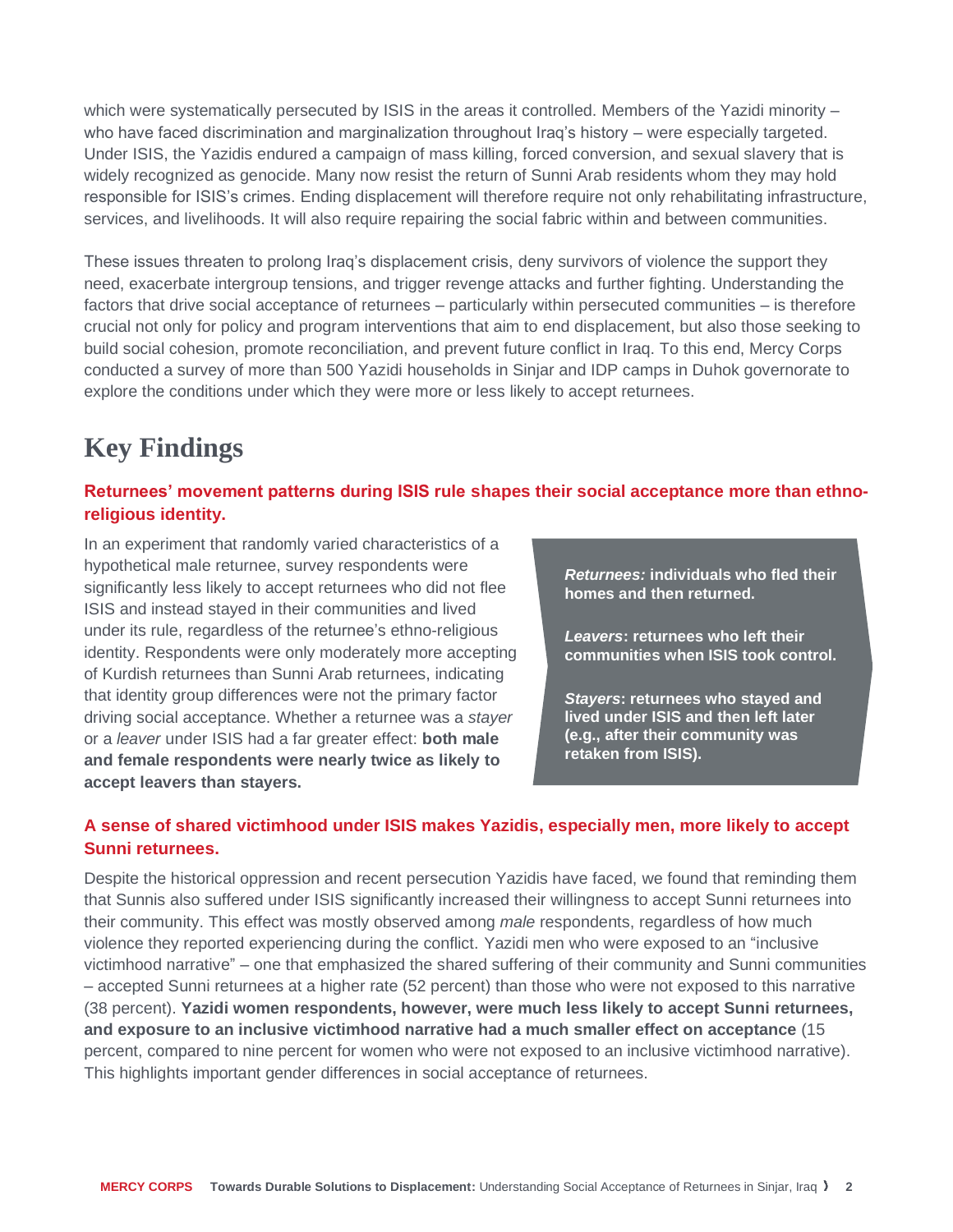#### **Yazidi respondents who were displaced with Sunnis and interacted with them more frequently were more likely to accept them into their communities.**

There was a **strong relationship between whether respondents fled with Sunnis – and reported more frequent interactions with them – and their willingness to welcome Sunni returnees**, even when controlling for respondents' age and gender. This may indicate the importance of intergroup contact, which many conflict management interventions aim to facilitate, in influencing social acceptance of out-group returnees. These results also potentially reinforce the effects of shared suffering. Interviews with community leaders suggest that Yazidis who were displaced with Sunnis may have observed the hardships they endured directly, increasing feelings of empathy and solidarity – possibly making these respondents more sympathetic to Sunni returnees.

## **Implications and Recommendations**

These findings suggest that **even among a heavily persecuted population in a highly polarized sectarian environment, it is possible to improve the prospects of social reintegration and peaceful coexistence**. Further research is needed to identify the mechanisms underlying our results and better understand people's responses, especially women. This has important implications for donors, policymakers, and practitioners seeking to facilitate durable solutions to displacement, support survivors of violence – including survivors of conflict-related sexual violence (CRSV), most of whom are women and girls – and contribute to stability in Iraq. Ensuring the sustainable return of the displaced requires sensitizing communities in areas of return and prioritizing restorative justice and trauma-informed peacebuilding activities that aim to broker intergroup reconciliation, assist survivors, and help returnees reintegrate.

In Iraq, authorities have focused more on screening and vetting the displaced than on preparing communities, local organizations, and government agencies for their return. Moving forward, Iraqi officials and community leaders should be supported by international donors and humanitarian and development practitioners in advancing IDPs' prospects for a safe and sustainable return. These initiatives should:

**Correct the misperception that living under ISIS rule equals support or collaboration.** Our findings [confirm](https://www.newyorker.com/magazine/2018/12/24/iraqs-post-isis-campaign-of-revenge) [reports](https://i.unu.edu/media/cpr.unu.edu/attachment/3384/LoPIraq050119.pdf) that there is a common tendency to assume that those who did not flee ISIS were supporters or collaborators of the group. The Iraqi government, civil society groups, and international and national organizations need to make a concerted effort to debunk these blanket associations. Iraqi officials should clearly communicate the process they use to vet returnees and proactively seek to address people's questions and concerns. Providing consistent, credible, and clear information to communities about life under ISIS rule – including why people stayed – will be essential. In other contexts, Mercy Corps has found that [trusted authorities](https://www.pnas.org/content/118/42/e2105570118) such as [religious leaders](https://www.mercycorps.org/es/research-religion/religion-identity-conflict-northern-nigeria) can be highly influential in shaping people's views on reintegration and reconciliation. In Iraq, these authorities should take the lead in countering misperceptions and reducing stigma.

**Promote inclusive perceptions of victimhood by facilitating spaces for dialogue about the experience of different groups under ISIS**. We show that fostering inclusive perceptions of victimhood through narratives that emphasize both in-group and out-group suffering can improve people's willingness to accept out-group returnees. This offers a promising avenue for reconciliation in Sinjar and elsewhere in Iraq. Such narratives must recognize the atrocities that Yazidis and other minorities endured under ISIS rule, and be conscious not to create false equivalencies between the experiences of different groups. By sharing these experiences through intergroup dialogues, public awareness campaigns, and other social initiatives,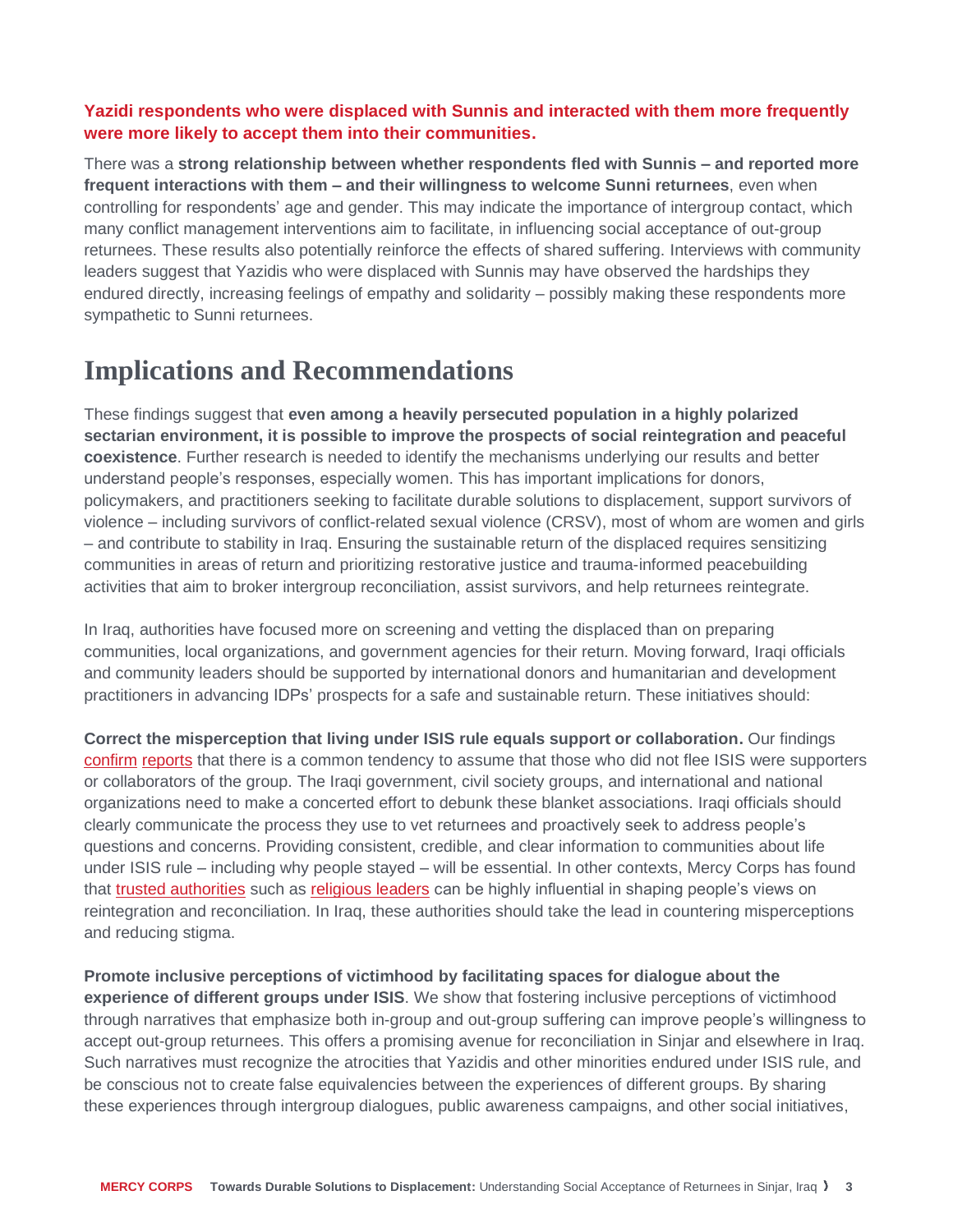domestic and international actors can help promote a sense of shared hardship – and shared resilience – and help lay the groundwork for peaceful coexistence in the post-ISIS era.

**Establish restorative justice and trust-building mechanisms at the local level.** Government officials and community leaders must ensure that judicial processes for suspected ISIS affiliates and vetting procedures for returnees are as fair and transparent as possible. In Ninewa, they should also develop locally-rooted restorative justice mechanisms that aim to promote accountability, facilitate truth-telling, and empower survivors of ISIS to move forward with their lives. Restorative and community-based justice should focus on approaches – mediation, truth-telling circles, public commemorations, and other locally relevant strategies – that aim to both hold perpetrators accountable and dismantle the stereotypes and beliefs that contributed to their actions. These mechanisms should also seek to repair relations between Sunni and minority communities through constructive and sustained intergroup contact. Conflict resolution and reconstruction activities should arrange for different groups to work together in rebuilding their communities, and make a particular effort to include recent returnees as well as individuals – including men, women, girls, and boys – from marginalized and oppressed groups. Pairing intergroup collaboration with activities that promote inclusive perceptions of victimhood may provide a more effective combination for improving social cohesion, promoting peaceful coexistence, and reducing the risk of future inter-group violence.

**Increase investments in trauma-informed and gender-sensitive peacebuilding.** Given that female respondents were much more reluctant to accept returnees than male respondents, any peacebuilding effort in Iraq should begin by exploring and understanding gender differences in attitudes regarding social reintegration and reconciliation. Donors should also expand their investments – including multi-year funding – in interventions that are sensitive to individual and collective psychosocial needs. Mercy Corps has found that [psychosocial support \(PSS\) and trauma healing](https://europe.mercycorps.org/fr/research-resources/adolescent-psychosocial-support) can both help people feel safer in their community and improve social trust between groups. These activities should serve as a foundation for efforts to forge intergroup reconciliation and social acceptance in Iraq, and have at their core a gender-sensitive approach. For women and girls who are survivors of CRSV or other ISIS-inflicted violence, both the type and intensity of PSS interventions needed may differ, and they may be a prerequisite for any intergroup contact or community-level reconciliation activities. Women and girls must also have opportunities to shape how restorative justice and peacebuilding activities are designed, and to develop and participate in individual and collective empowerment programs, which have been shown to counteract social alienation and other negative consequences of CRSV. This will require strengthening support to, and representation of, local women-led organizations and efforts.